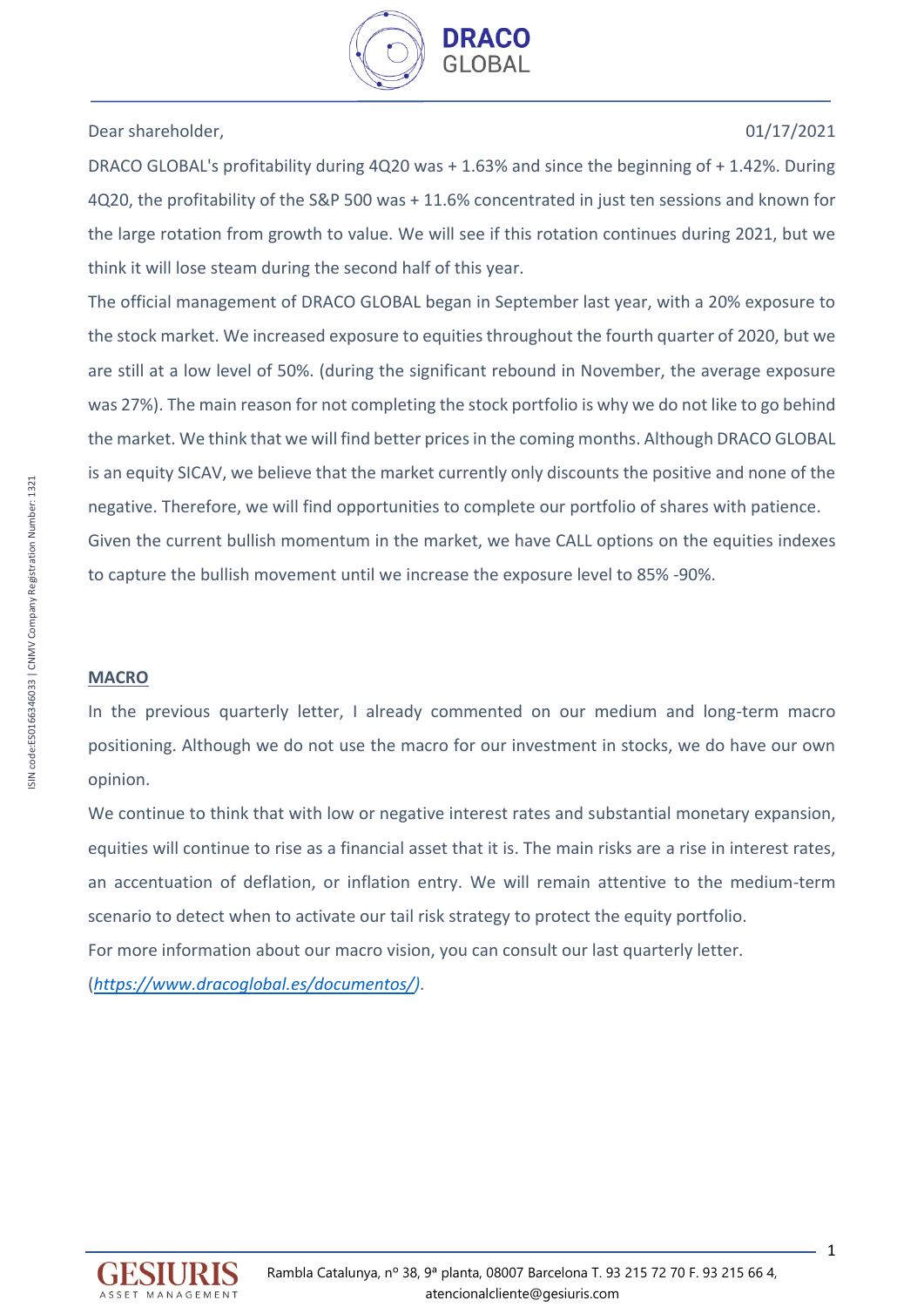

# **FORTFOLIO SITUATION.**

The first ten positions represent 49.5% of the equity and the first twenty more than 85%. The geographical distribution by sales figures comprises 61% USA, 24.5% Europe, 14% Emerging and the rest Global. By size, 65% are small companies, and 35% are large companies. On average, eight analysts follow our companies. The split between Growth companies and Value companies is 60/40. The fund has a three-year upward potential of more than 50% or an IRR for the same term of 14%. The average ownership percentage of the portfolio is 60%, the average insider trading is over 20%, more than 35% of the portfolio companies are buying back their shares for an amount close to 10% of their market capitalization, and finally and most importantly,

The most relevant movements in the quotation in the fourth quarter were:

 $\blacktriangledown$  + 45.21% Palo Alto Networks (PANW), + 42.2% Mastercraft Boat Holdings (MCFT), + 28.8% Universal Health services (UHS), + 25% Water Intelligence Inc. (WATR) and +21, 8% Armanino Foods of Distinction (AMNF).

❌ -20.83% Alibaba Group Holdings (BABA), -16.8% Repro Med Systems (KRMD), -4.5% Computer Modeling Group (CMG) and -4.28% MammaMancini's Holdings (MMMB).

# ️**PORTFOLIO OF SHARES.**

On this occasion, we will make a brief review of all our portfolio positions ordered by weight. We will post a summary video of the stock portfolio on our YouTube channel throughout the month of January.

## **Altigen Communications (ATGN).**

ATGN is an American micro-cap (\$ 60M) that trades on the OTC market. Its business is communications in the cloud (UCaaS) for small and medium-sized companies. It is transforming from a model of sale of a license to one of SaSS (subscription). Its primary services are the MaxCS PBX solution, MaxACD for call centers, and its application for Microsoft Teams.

Before Covid-19, companies were already transforming to the cloud, but the pandemic has accelerated this process. Cloud communications enable greater efficiency and cost reduction than local transmissions.

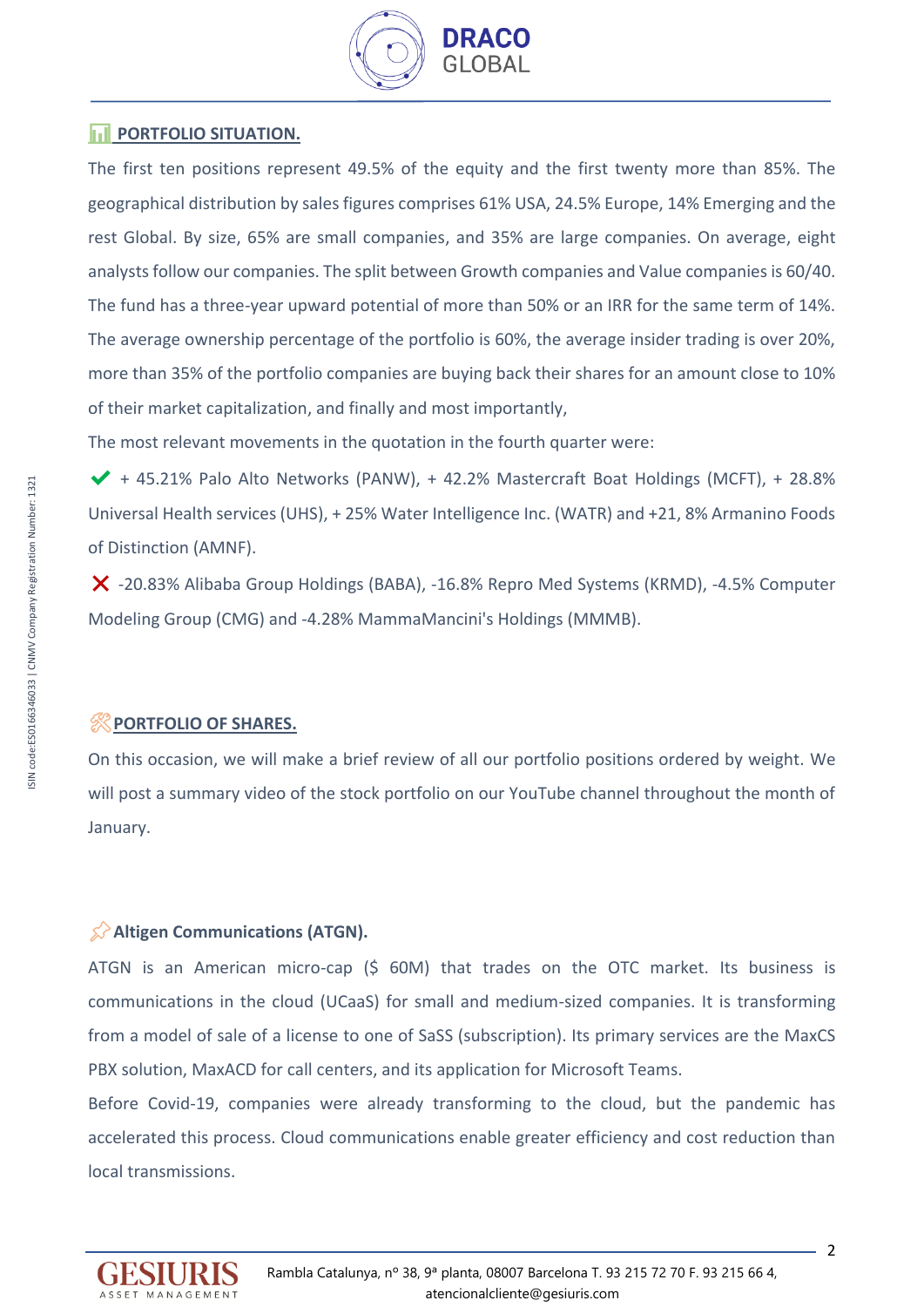

Although it is a very fragmented industry, we like ATGN mainly for three reasons:

- 1) Agreement with Fiserv: This allows you to offer cloud communications solutions to more than 1,500 customers in the US out of a total potential of 12,000. It is a long-term relationship, and it is reasonable to estimate that ATGN will increase market share within Fiserv.
- 2) Agreement with Microsoft Teams: With more than 100M users, ATGN deals with Microsoft to implement its telephone systems in the cloud with the Teams application and the previous Skype.
- 3) Recurring revenues represent more than 70% of sales, and this percentage expects to continue increasing in the coming quarters.

We discovered this company when it was trading below 2x sales when comparables such as Crexendo (CXDO), 8X8 (EGHT), or Ring Central (RNG) were paying at 6x sales.

We calculate a target price of \$4.10 using a multiple of 5x over our 2023e sales estimate of \$20M. There is a tax credit (NOL) for a total value of 80% of its market capitalization, which we do not include in our valuation. At the current listing price, potential + 56% and + 148% from our median purchase price (\$ 1.65).

## **Palo Alto Networks (PAWN).**

It is a leading American company in cybersecurity (\$ 35bn) with competitor Check Point Software (CHKP). PAWN has a higher percentage of recurring revenue thanks to its greater weight from the SaSS business (70% of sales). This difference is a clear competitive advantage because it will take time for CHKP to reach that same percentage.

PAWN benefits from a secular trend toward more significant investment in cybersecurity. The existing digital transformation, which COVID-19 has accelerated, works as the perfect tailwind. There is a clear competitive advantage in switching costssince once integrated into your customer's platform. The latter will not have any incentive to change due to execution and reputational risk. The company presents a spectacular profit momentum that we think will continue in 2021.

We started buying shares in late October (median price \$ 244) when PANW was trading below 4x forward sales when comparables were in a 7x to 10x range.

We estimate that, in 2022, PANW will profit with an expected EPS of \$ 0.15. We calculate a 2023 target value of \$450 from a 7x multiple of expected sales of \$5,600M.

## **Water Intelligence (WATR).**

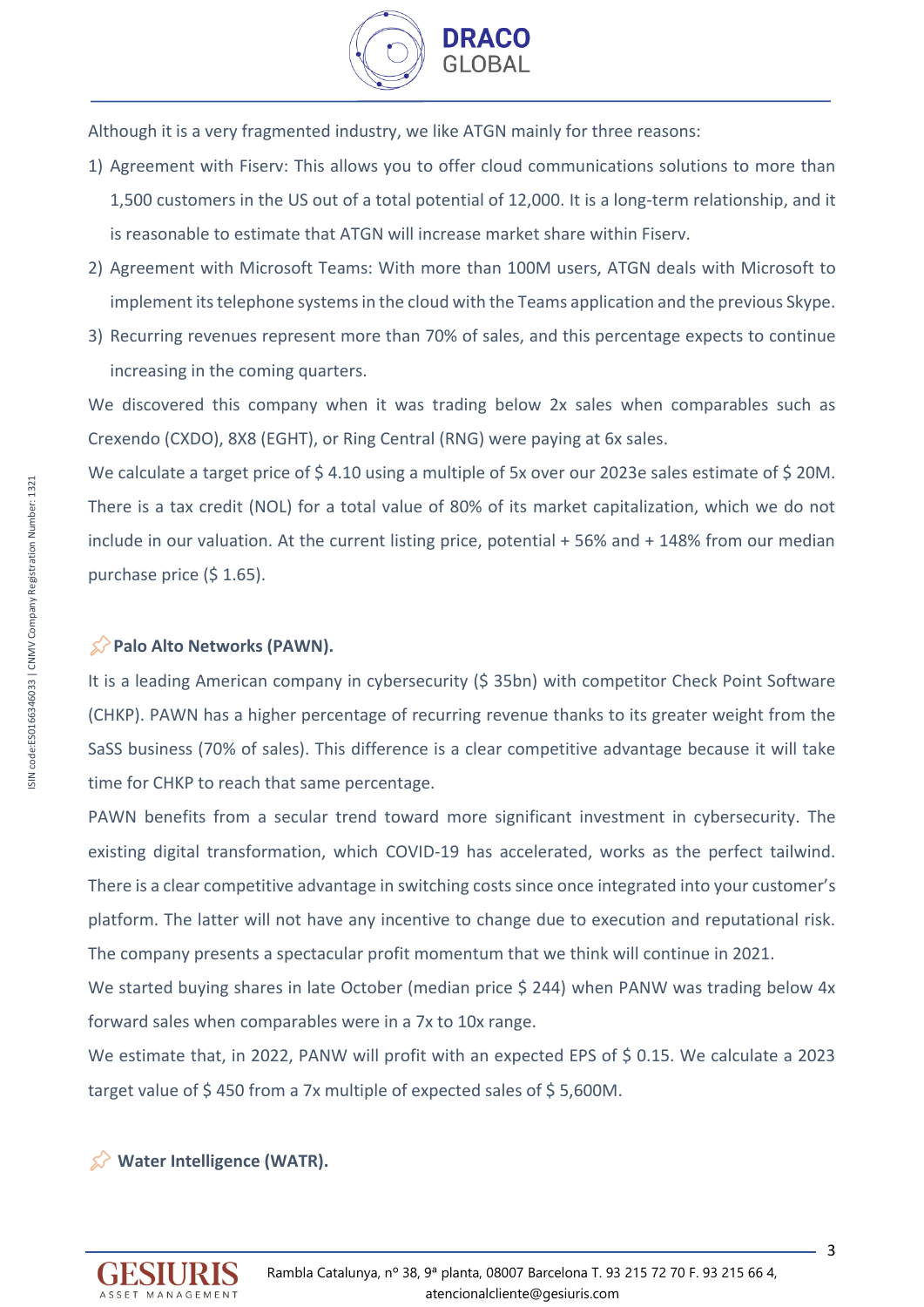

WATR is an English micro-cap (£ 87) that owns 100% of American Leak Detection inc. (AML), as well as international business. ALD focuses on the non-invasive detection of all types of water leaks, including hidden water leaks and sewer leaks, along with repair and other related services. Its business is made up of four segments, all of which are growing. The highest growth rate finds in the insurance and corporate segments. WATR operates in a very fragmented sector, where it is the clear leader by market share. There is a powerful structural growth trend due to the aging of water infrastructures in the US. You can consult our internal research on the company for more details: [Manual del inversor \(dracoglobal.es\)](https://www.dracoglobal.es/en/wp-content/uploads/2020/09/WaterIntelligence_Tesisinversi%C3%B3n.es_.en_.pdf)

## **Enlabs AB (publ) (NLAB).**

NLAB is a Swedish micro-cap (NLAB) that operates online games in the B2C segment under the Optibet brand. In the Baltic countries (Latvia represents 75% of sales). Online gambling was already growing before COVID-19, but the pandemic has accelerated the growth rate of online gambling to the detriment of land-based casinos. We think that this secular growth trend will continue in the coming years. NLAB offers us strong growth and in high growth countries, with stable regulation and increased market share, which acts as a barrier to entry to the competition. There are other exciting companies in this sector, such as Evolution Gaming (EVO), Kambi Group (KAMBI), or NetEase (NTES), and it was a mistake not to invest in them in the recent falls,

Last Thursday, January 7, Entai plc launched an offer for 100% of Enlabs. The purchase price ONLY offered a premium of + 1.5% compared to the previous day's closing price and valued the company at \$ 342m. We think it is a ridiculous purchase offer. However, it has the consent of the company's management (42% of the capital). Relevant shareholders have already started to emerge, stating that they will not sell their shares at this price, a statement with which we fully agree. We are going to wait for an improvement in the offer before considering a sale, as we think Enlabs is worth at least SEK 60 per share

# **LDC SA (LOUP).**

LOUP is a small French cap (EUR 1.7bn) leader in the manufacture and sale of poultry products in France and Poland. LOUP is well known in France thanks to its Le Gaulois, Loué, Maitre Coq, and

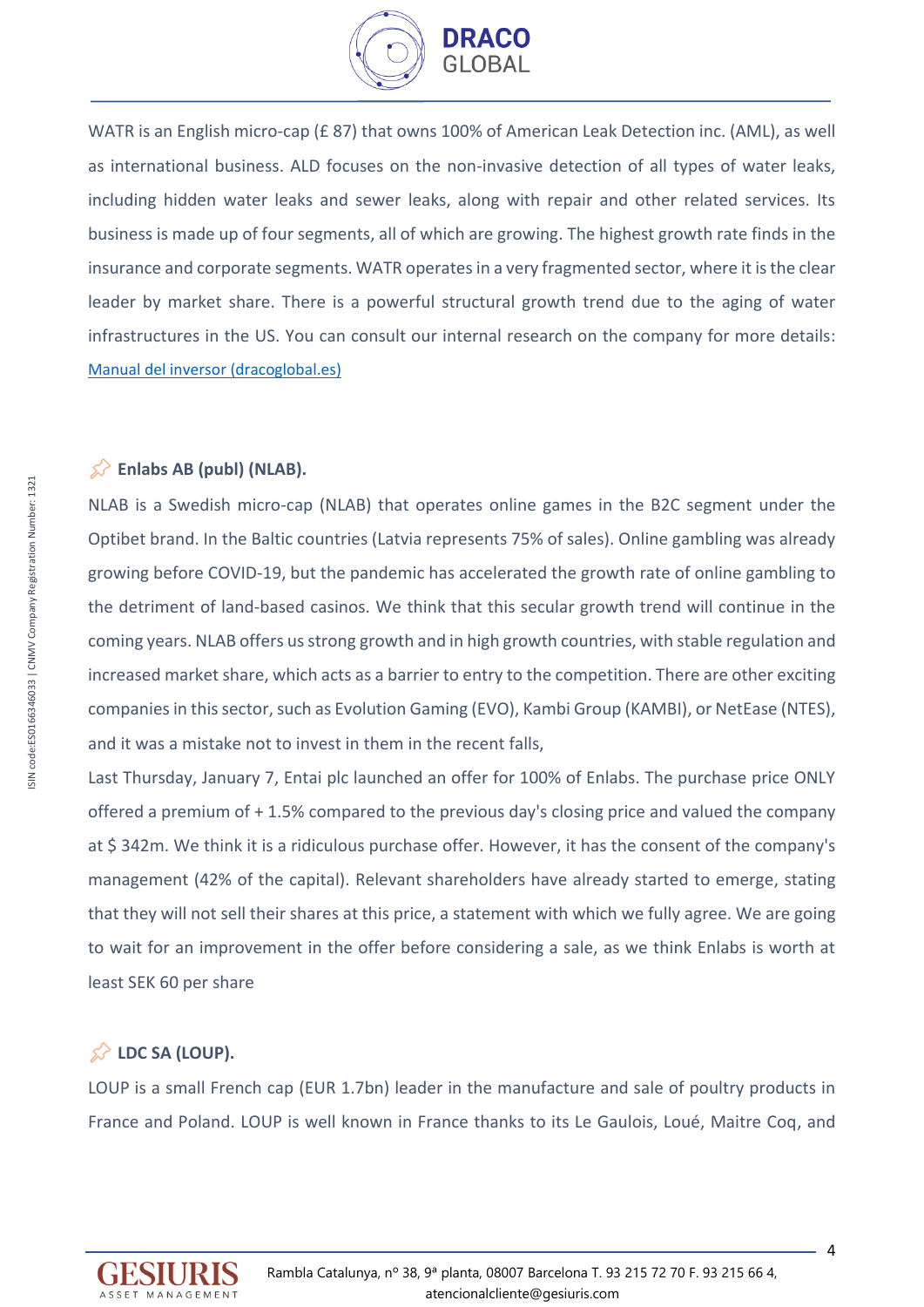

Marie brands and its high market share (45%) in the vast majority of products and brands. Its customers are mainly supermarkets and foodservice with high customer retention.

The fundamental key is that chicken meat has a higher growth profile than other meats and fish, thanks mainly to its perception of healthy. It is a product with little sensitivity to the economic cycle because people consume it both in an economic expansion and in a recession.

We like their organic growth strategy of  $+2\%$  /  $+ 3\%$  plus inorganic growth utilizing their strong balance sheet and dominance position. After the Polish market's consolidation, a call with the highest per-capita consumption of chicken meat in Europe, we hope to consolidate a country in northern Europe.

As a risk, a rise in inflation discuss. Still, LOUP has amply demonstrated that it is capable of transferring price increases to the final consumer.

I know of few companies with such a high revaluation potential and with such low risk. LOUP is trading at 12x profit for the last twelve months, and we estimate an EPS for 2023 of 9.24 EUR, which implies a multiple of 9x profit. If we apply a multiple of 15x profit in line with its history, we reach a 2023e target value of € 147. We think it is only a matter of patience for the market to recognize its real fundamental value.

### **Amazon (AMZN).**

I will not talk about their qualities and competitive advantages since the entire investment community knows them well. Where there is no consensus is regarding the fundamental assessment and the possible regulatory or anti-competition risk.

We believe that regulatory risk, even if it exists, will simply cause a higher tax rate or higher investments that in no way invalidate your future business model. In valuation, it is necessary to capitalize on the balance sheet certain expenses that are investments. It is not always easy because it requires time and accounting knowledge. Still, if you do one, you realize that AMNZ can be entirely worth \$4,000 per share in the medium term.

We capitalize 40% and 30% of research and development and marketing expenses, reaching an Ebit operating margin of 13% in 2023. This margin is going by an estimate of CAGR of sales + 15%. If we apply a multiple of 30x cash flow, we quickly reached a target value of \$4,000.

Over the years, I have realized that one of the biggest mistakes as a manager is selling early, and AMZN could be one of these.

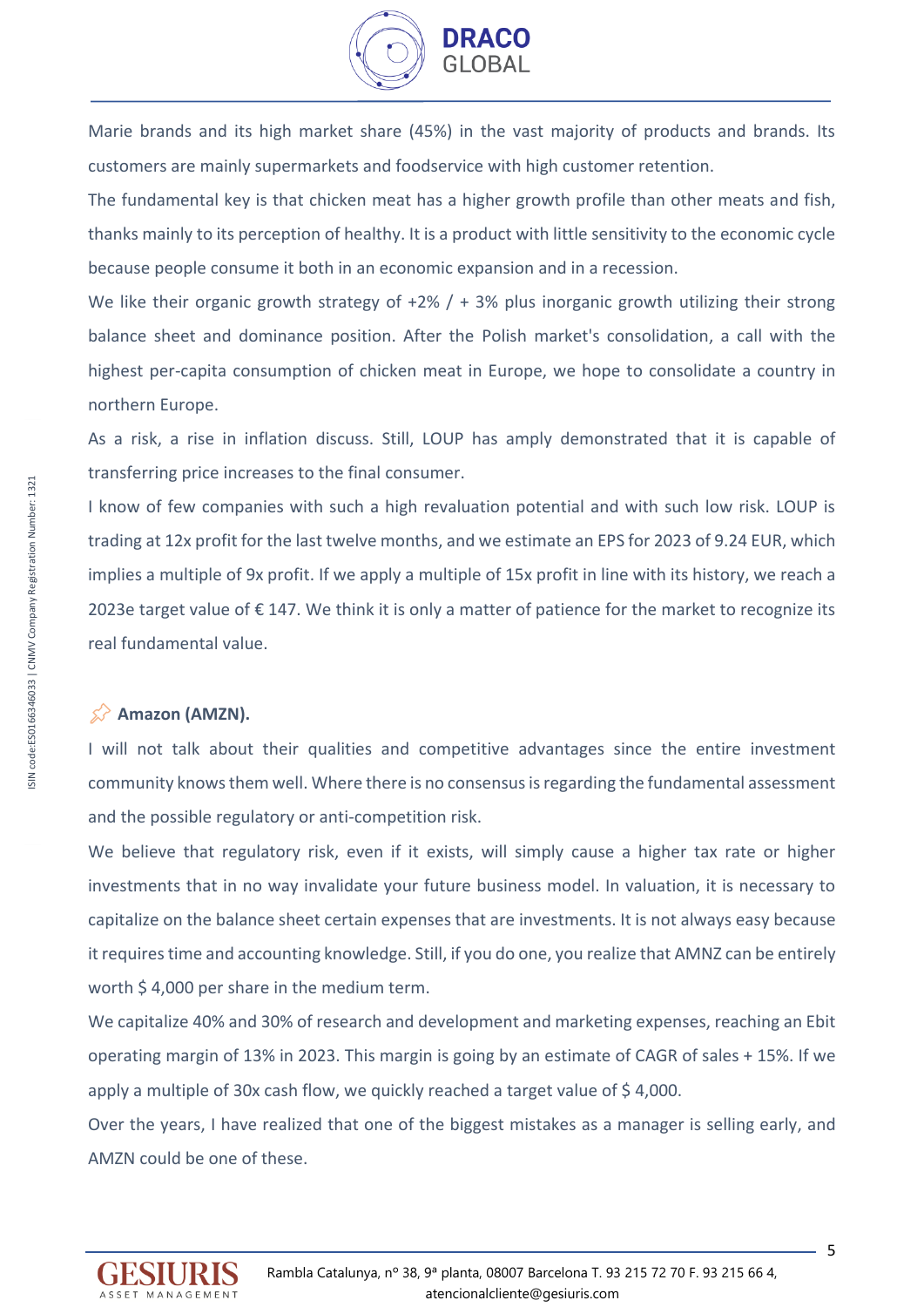

If you want more detail regarding our investment thesis and why it is necessary to capitalize expenses on the balance sheet, here is our explanatory video ([IS AMAZON FACE? FUNDAMENTAL](https://www.youtube.com/watch?v=5CvuEIrdi5I&t=1s)  [ANALYSIS ACTIONS -](https://www.youtube.com/watch?v=5CvuEIrdi5I&t=1s) YouTube).

## **Adairs Limited (ADH).**

ADH is a leading Australian small-cap (CAD560m) specialist in the sale of furniture and home décor products, very well managed and benefiting from the change in habit related to the home caused by COVID-19. The stock is close to its 2015 IPO price and is trading too cheap with the multiple channels of future growth. I will not expand here because our last research report talked about it in detail. (Documents - [DRACO GLOBAL SICAV\)](https://www.dracoglobal.es/documentos/).

# $\hat{\mathbb{R}}$  Facebook (FB).

Like Amazon, FB has benefited from the COVID-19 crisis by increasing the percentage of advertising online and on social networks versus more traditional media such as TV and radio. While advertising in conventional media does not grow, the online channel grows at double digits. Specifically, within the online channel, social networks show the highest growth, with + 16% expected for 2021, according to Statista. In the US alone, digital advertising today generates  $\frac{1}{2}$  130bn and represents 54% of all advertising investment. Mobile devices represent more than two-thirds of the market. Here, Facebook is a clear leader through all its applications. The ability to segment your customer on Instagram, Facebook, or YouTube; makes these companies clear winners over more traditional advertising companies.

There are two key variables to assess FB: the number of users and the ARPU (income per user). While ARPU did not grow during the second quarter of 2020, it did grow again in the third quarter (+ 9%) but at rates well below what it had been growing in recent years (+ 18%).

The positive surprise was the increase in monthly users thanks to the COVID-19 quarantines, with a growth of + 12% versus + 8% in 2019.

The main driver in our estimates is not the future growth of the number of users (in emerging countries, it continues to grow) but the convergence of ARPUs. Probably not at US levels (\$ 39) but the European average of \$ 12. We calculate a target price of \$ 350 in 2023 based on a multiple of 25x profits, and although there is an antitrust risk, we do not think that they will force it to separate. In the extreme case of this happening, we believe that FB would have more value separately at the

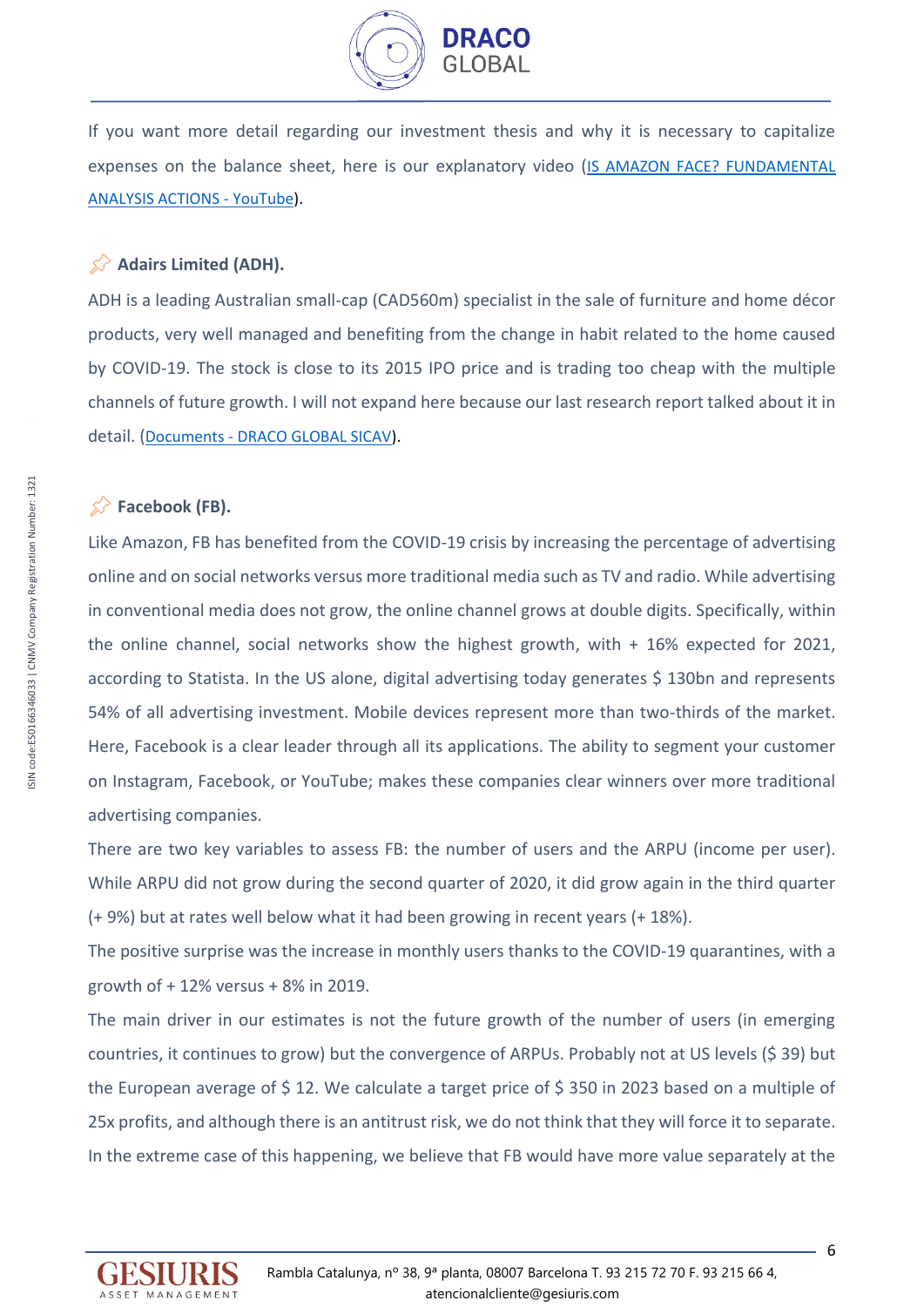

Current listing price. The recent upside potential of  $+30\%$  and  $+60\%$  from the average purchase price.

# **Armanino Foods (AMNF).**

AMNF is an American micro-cap (\$ 64m) leader in the manufacture and sale of pesto sauces. Fresh pasta with different flavors in the US AMNF's price penalizes its intense exposure to the foodservice (restaurants) segment. However, During the recent 3Q20 and the next 4Q20, we expect the results to normalize. When operating in a B2B business, the company does not directly sell its products but uses distributors on a national scale. It is an easily scalable business in the US. It already has a confident presence and in the international market (12% of sales). During the last year, the company has developed new sales channels to increase its weight in the retail segment through supermarkets and not depend excessively on the restaurant segment. As in all the micro caps in which we invest, its balance sheet is solid. It has no debt. In this case, AMNF has already repaid the American government's credit to face the pandemic. I think there are many possibilities that the company bought by a great player, who finds it more efficient to buy this company than to create a new product and sales line. During the third quarter, the drop in sales was reduced to -19% compared to 55% in the second quarter. It will continue to improve until entering the black numbers in 2021. It is more efficient to buy this company than to create a new product and sales line. During the third quarter, the drop in sales was reduced to -19% compared to 55% in the second quarter. It will continue to improve until entering the black numbers in 2021. It is more efficient to buy this company than to create a new product and sales line. During the third quarter, sales drops reduce to -19% compared to 55% in the second quarter. It will continue to improve until entering the black numbers in 2021.

We estimate a minimum target value of \$3.75 by 2023, applying a very conservative multiple of 15x earnings. AMNF is a clear example of a quality micro-cap trading at value prices. The upside potential is  $+50\%$  from current prices and  $+75\%$  from our average buy price (\$ 2.15).

## **Alibaba Group (BABA).**

Probably one of the most penalized values among large companies, with a fall of -19% in the last three months. The reasons are the stoppage of the Ant Group IPO and the antitrust investigation. The Chinese government announced a set of antitrust guidelines for internet platform companies

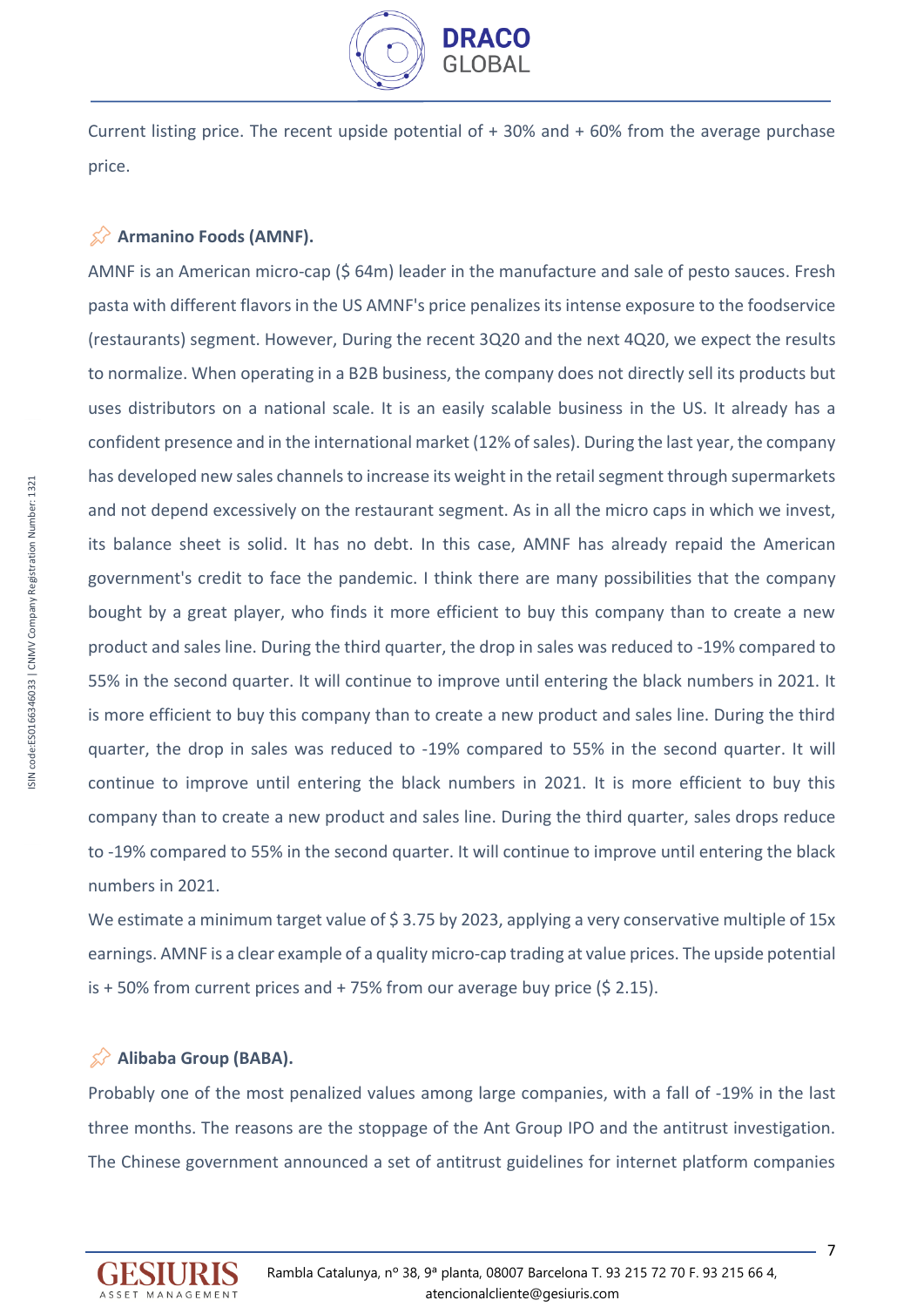

To prevent and stop monopolistic practices. The main focus is on requiring that merchants choose only an online platform, that they do not sell below cost, and that there is no price discrimination to consumers.

We believe that the antitrust proposal seeks to protect the entire internet industry, offer healthy growth, and not harm its future development. BABA's management recently announced an increase in the share buyback plan to  $\frac{2}{3}$  10bn, taking advantage of the price drop. At the valuation level, greater regulation may have a minimal effect on growth or expenses. Still, we believe that the business model in the medium and long term remains intact. Regarding the latest quarterly results, BABA's underlying business grows at rates of + 30% in sales and + 28% in adjusted operating profit. This strong growth focus on three pillars: 1) Strong domestic consumption in China, 2) Business growth in the cloud, and artificial intelligence. Specifically,

With all these positive attributes, the market offers us a great company at value prices.

We calculate a notional value of \$360 with an exit multiple in 2023 of 15x profit or 10.5x Ebit. As in Facebook, any "mandatory" split of its businesses by the Chinese government yields a higher price than the current one. From the current price, their upside potential of + 55%.

# **Grifols (GRF.P)**

The COVID-19 pandemic highly penalized another company. Although the donation centers were open, citizens did not come due to quarantines and the American government's help.

The bioscience core business has continued to grow at high single digits due to the strong demand for immunoglobulins in the US and Europe.

We are very convinced about our investments in the plasma sector and not only in Grifols. Over the years, we have developed a good understanding of this market niche and estimate that GRF is worth EUR 25.5 by 2023. Apart from the poor performance of plasma collections, investors seem concerned about the current high indebtedness of GRF. We are not concerned because GRF management has amply demonstrated that it can unleverage its balance sheet with cash flow generation in two years (Talecris in 2011).

For more information on GRF, see our written investment thesis **Documents - [DRACO GLOBAL SICAV](https://www.dracoglobal.es/documentos/)** and our YouTube channel. You also have a fascinating article published in Funds Society [A manager's](https://www.fundssociety.com/es/opinion/diario-de-un-gestor-como-contrastamos-la-informacion-obtenida-cuando-analizamos-una-idea-de-inversion)  [diary: how do we contrast the information obtained when we analyze an investment idea?](https://www.fundssociety.com/es/opinion/diario-de-un-gestor-como-contrastamos-la-informacion-obtenida-cuando-analizamos-una-idea-de-inversion)  [\(fundssociety.com\).](https://www.fundssociety.com/es/opinion/diario-de-un-gestor-como-contrastamos-la-informacion-obtenida-cuando-analizamos-una-idea-de-inversion)

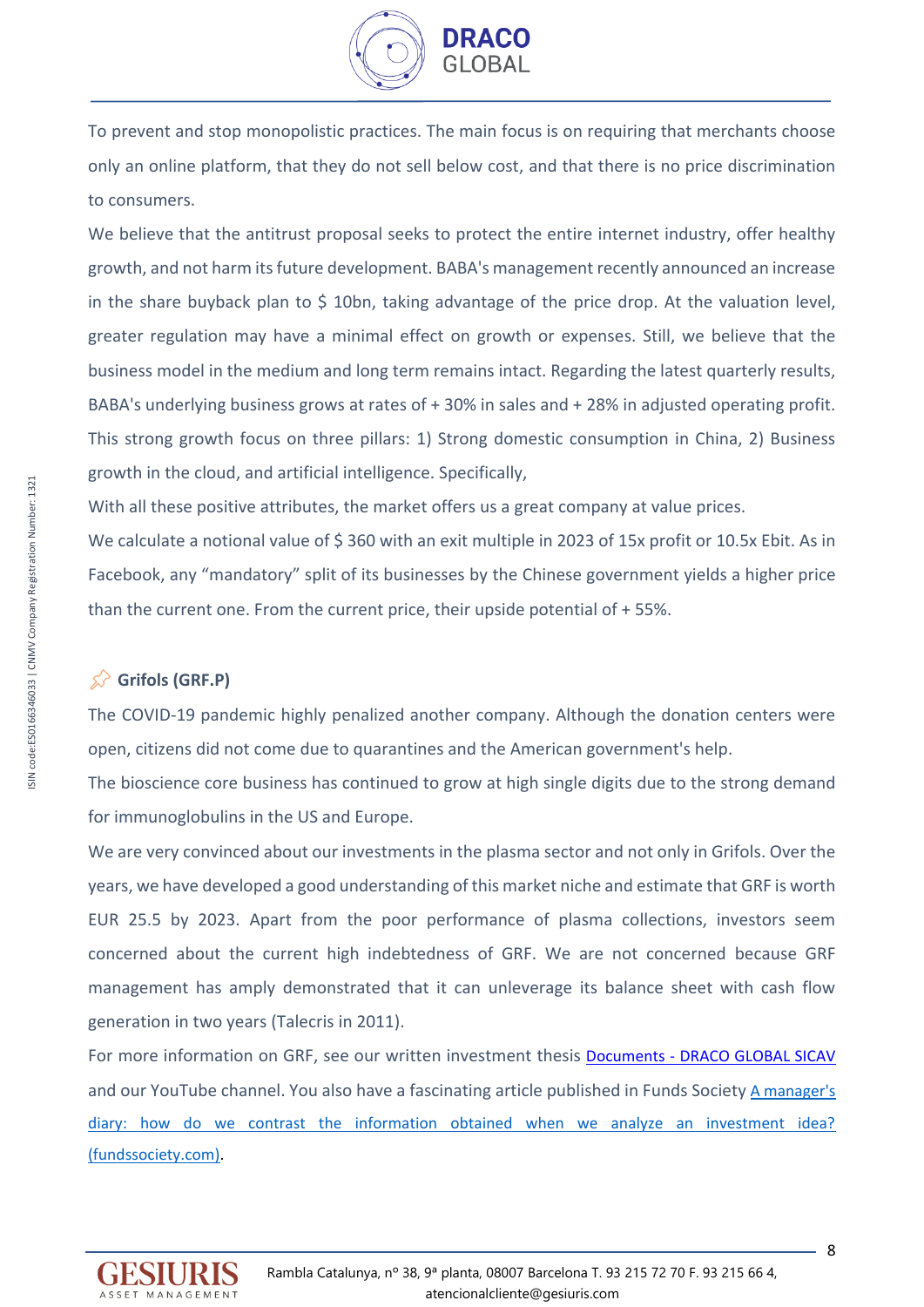

# $\hat{\mathbb{X}}$  Inditex (ITX).

Another well-known company that was listed was highly penalized for the closure of stores during the past quarantine. The investment thesis in ITX was simple; we had no doubt that the closure was temporary and the situation would normalize over the next few quarters. Recently the price has been discounted, but it still has a way to go. We attach a video of our investment thesis in ITX, part I and part II.

 $\heartsuit$  fundamental analysis actions | Real example | Inditex (ITX)  $\hat{\mathcal{L}}$  learn to invest -[YouTube](https://www.youtube.com/watch?v=zk6bbqEFd_A&t=1284s).

INDITEX UPDATE - [Fundamental Analysis -](https://www.youtube.com/watch?v=x29mxT98k18&t=755s) YouTube.

# COMPUTER MODELLING (CMG).

Canadian Microcap (CAD390m) software specialized in modeling oil and gas fields to determine the most efficient way to develop them. The software is highly complex and intensely technical, providing a strong barrier to entry against the competition. CMG has high switching costs because, despite the drop in oil prices in recent years, more than 90% of CMG's revenues are recurring. However, its clients operate in a highly cyclical business.

As you know, at DRACO GLOBAL, we are not very in favor of investing in cyclical sectors, but we are in companies with recurring income. Despite the substantial cumulative drop in oil prices, -70% from the highs of 2014 to 2020, CMG has been able to protect its turnover. CMG was very agile in accelerating its transformation from a licensed to a subscription (SaSS) model. The software business represents 90% of sales, which means a slight drop of -1.75% in CAGR at 5yr. Instead, the price has behaved like oil price, going from CAD 15 to CAD 5. Thank you. By controlling costs, CMG has been able to minimize its drop in operating margin (from 45% to 42%) and only an EPS CAGR of -5% at five years. CMG has not reduced the dividend, and the main driver is stabilizing the oil price. Its main competitor is Schlumberger (SLB), a large company whose primary business is oil companies' services and not reserve software (reservoir characterization).

Finally, CMG could receive an offer to buy from Schlumberger or another potential competitor at any time.

We calculate a target price of CAD7 to 2023, merely estimating a double-digit drop in sales for 2020 and + 1% / 2% organic growth. At the current price, the upside potential is greater than + 45%.

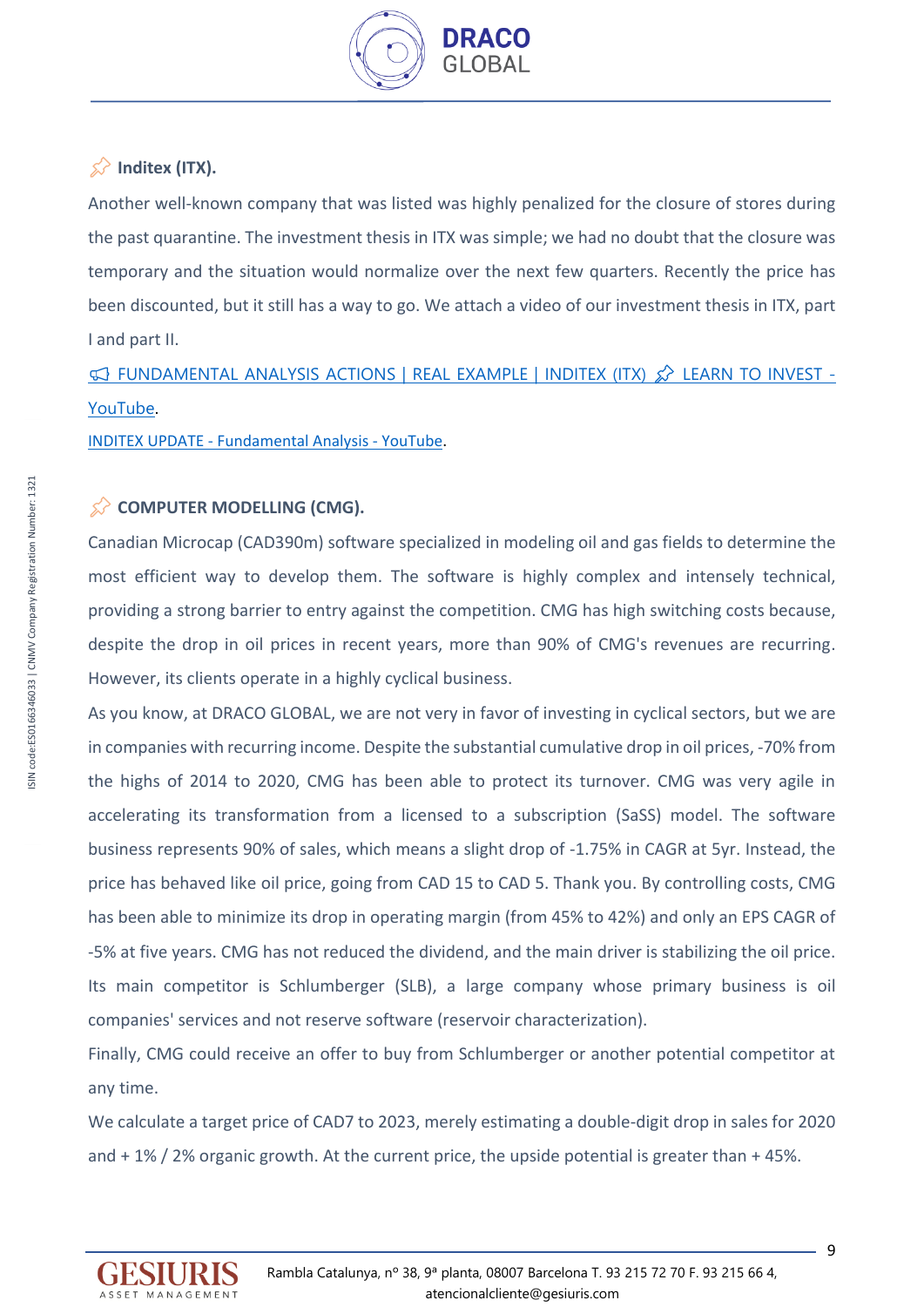

# **CHANNEL ADVISORS CORP. (ECOM)**

ECOM is a US small-cap (\$ 500m) in B2B business that serves companies that want to diversify their online sales channels, manage inventory, optimize day-to-day operations and perform data analysis to increase sales. ECOM has been selected for the last nine years as the best online sales channel and the third-best provider of marketing content, according to Digital Commerce 360's annual Top 1000 report. Despite all the comments, ECOM has not attracted Wall Street's interest compared to companies like Shopify (SHOP) and BigCommerce Holdings (BCOM), and we like that. The main reasons are the lower sales growth rate concerning the companies mentioned and even having the best software in the sector. Your after-sales service should improve. ECOM has not run this service well for years, but policy now is trying to fix this critical problem. We calculate a target value of \$28 by 2023, which implies exit multiples of 9x Ebitda and 3x sales, as well as a potential upside of + 63%.

# **Repro Med Systems, Inc. (KRMD)**

US Micro-cap (\$ 198m) leader in the low-cost medical devices for subcutaneous immunoglobulin. We recently published an extensive document on KRMD, in which we expressed how our opinion had worsened after comparing our information with Dr. Pere Soler Palacín, President of the PIDD Foundation (A manager's diary: [how do we contrast the information obtained when we analyze an](https://www.fundssociety.com/es/opinion/diario-de-un-gestor-como-contrastamos-la-informacion-obtenida-cuando-analizamos-una-idea-de-inversion)  [investment idea? \(fundssociety.com\).](https://www.fundssociety.com/es/opinion/diario-de-un-gestor-como-contrastamos-la-informacion-obtenida-cuando-analizamos-una-idea-de-inversion)

Finally, we have reduced our stake in KRMD because, although its strategy works in the US, we have many doubts regarding its international expansion.

# **MasterCraft Board Holding (MCFT)**

US small-cap (\$ 395m) leader in the manufacture of speedboats for water skiing and wakeboarding. It mainly operates under its brand (65% of sales) and has a 20% market share in PSB (Performance sports boats). The sectoral structure could not be a better consequence because the three largest companies control 70% of the market. There are price discipline, national distribution networks, and entry barriers for the rest of the recreational boat manufacturers. MFCT has a high percentage of variable costs, a low capital intensive company, negative working capital, a high return on invested capital, and a generator of free cash flow throughout the economic cycle.

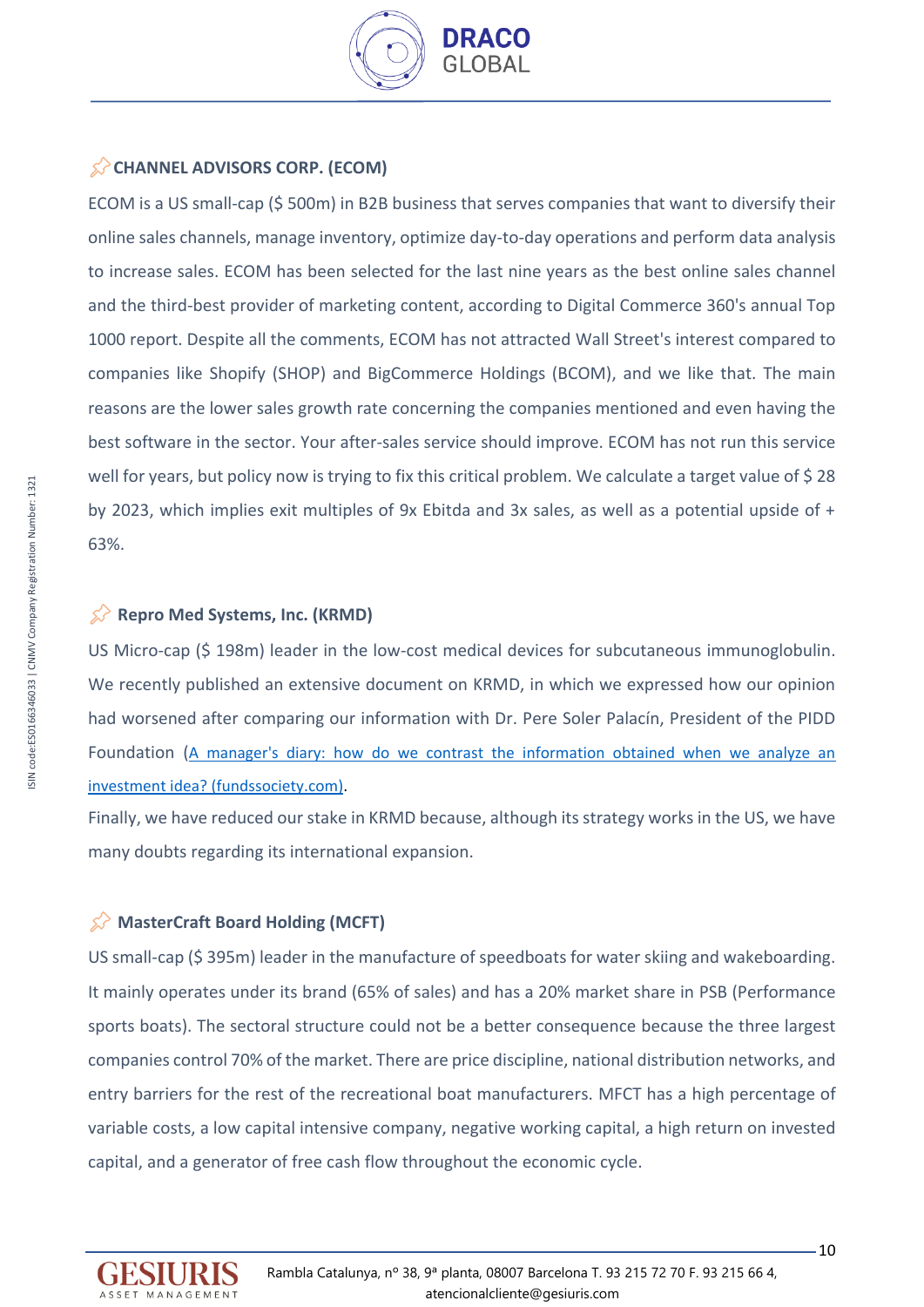

On November 11, MCFT reported results for the first quarter of 2021, with the best operating profitability in its history. However, sales continue to decline in the single digits. COVID-19 has increased interest in pleasure boats, the order book is excellent, and the inventory is low. This year's guide is sales growth of + 35%, Ebitda margin of 15%, and growth of earnings per share of + 80%. Using multiple 15x earnings, we reached a 2023 target value of \$50 with a potential upside of + 95%.

# **ATEME SA (ATEME)**

French Micro Cap (187m EUR) world leader in video compression for satellites, fiber optics, cable, IPTV, and OTT. The explosion in internet traffic expects to continue for the next decade, and video accounts for an essential part of this growth. According to Cisco, video represents 73% of all internet traffic. It estimates that its volume will triple over the next five years and grow at a CAGR compound rate of + 25%.

To support this growth, it is necessary to invest in new networks and optimize existing ones through video compression. Compression consists of reducing the amount of data while minimizing the loss of video quality. There are different video compression standards (MPEG and HVEC), but ATEME participates in all of them.

ATEME is another company migrating from a license sales model to a subscription one (SaaS). Today the software part represents 50% of sales vs. 25% on its IPO. This business model change will allow it to obtain higher sales growth and higher gross and operating margin in the medium and long term. When we calculate its target value, we must capitalize on the balance of the research and development spending (20% of sales vs. 25% in recent years). ATEME has indicated a solid order book in the latest Quarterly results and an improvement in 4Q20 compared to previous quarters.

The purchase operation on Anevia will allow it to increase its market share without overlapping in any segment and achieve commercial and financial synergies. We calculate a proforma income statement for 2020 and 2021, EUR 70m and EUR 93m in sales. We are convinced that this is an operation that transforms the impact of ATEME on its market.

We calculate a 2023 target value of EUR 21, with an upside potential of + 25%. However, we are reviewing the target price to incorporate the synergies of the Anevia acquisition.

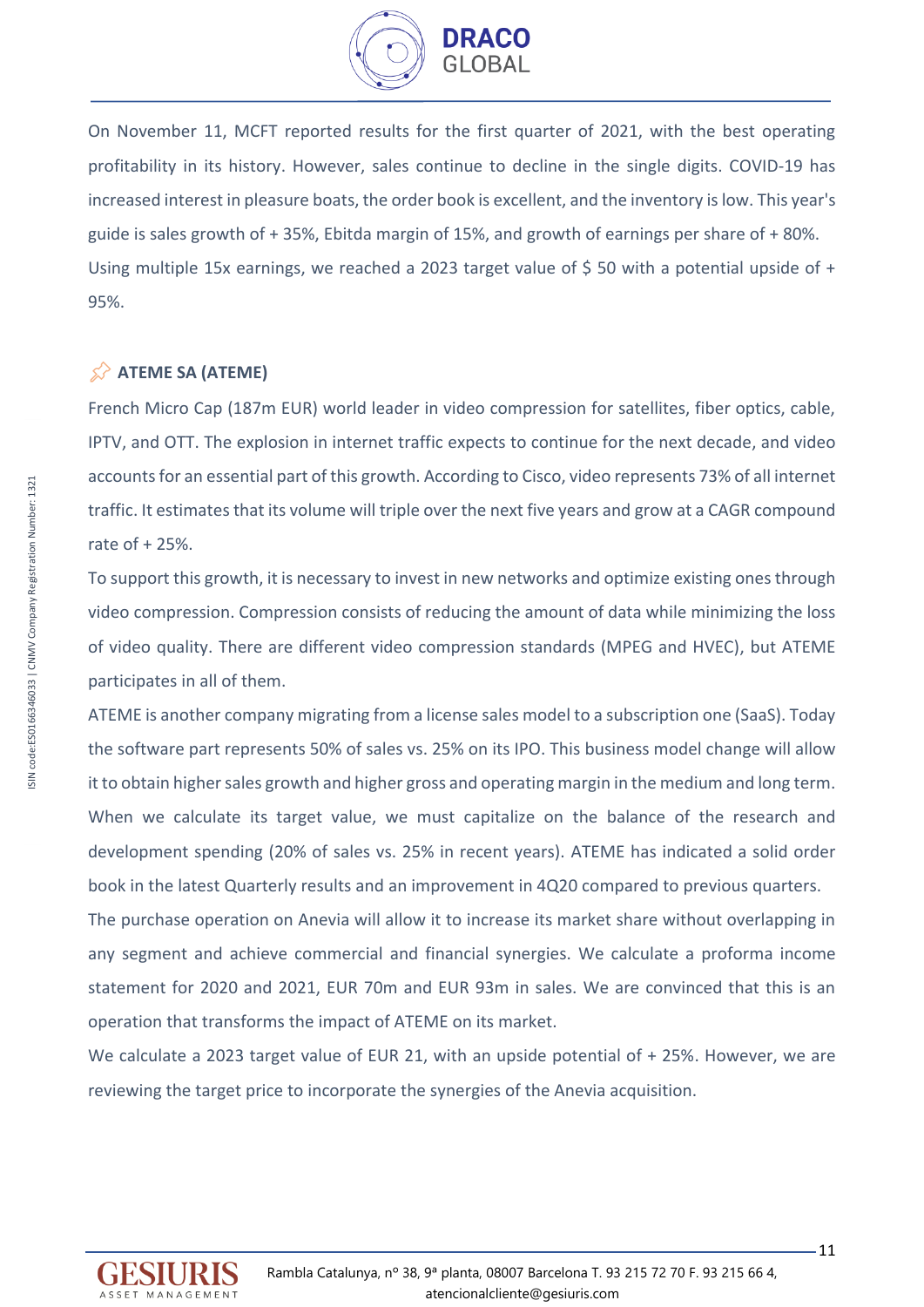

## **MamaMancini's Holdings, Inc. (MMMB)**

US Micro-cap (\$ 67m) specialized in the manufacture and sale of Italian products, mainly meatballs of different types and flavors. Its main sales channel is supermarkets, and 50% of sales are private label. Many of you will think that MMMB is not the typical company we look for in DRACO GLOBAL, but it is not like that. It operates an exciting market niche. Although selling meatballs is not a priori very glamorous, its product is the healthiest and of the highest quality.

MMMB has multiple growth opportunities with stores close to supermarkets, which are growing at annual rates of + 8% - + 10% above supermarkets and increasing the penetration of its products at Walmart, Kroger, Costco, or Target. Last year it reached an agreement with Beyond Meat, which will help MMMB accelerate its strategic plan. Finally, MMMB wants to grow in the foodservice segment, and the management expects to reach \$ 10m in 2022. The company presents the right moment of results, with sales growth in the last twelve months of + 30%. Although the top growth will normalize somewhat -line, we estimate that it will continue to grow at a CAGR of + 20% to 2022. We estimate an intrinsic value of \$3.15 using a profit multiple of 15x, which yields a potential upside  $of + 62\%.$ 

## $\hat{\mathbb{X}}$  Neurons (NRO)

NRO is an old acquaintance of the portfolio, and I have already commented on other occasions. The investment thesis in NRO is straightforward, sales growth of + 5% with stable margins around 9% - 10% depending on subcontracting. NRO stands out as one of the few French IT small Caps with a fully decentralized model and the lowest turnover in the industry (12%). We have been shareholders of NRO for many years. Although we have spoken with Luc (CEO) on multiple occasions, we are rethinking our investment because we find many ideas in the US and that they receive an essential Re-rating from the market.

Only with the company's strategic plan for 2020, sales of € 510m, and operating margin of 9.5%, NRO should be worth € 32. Still, what the market thinks and the ratio it is willing to pay is something else. It is not clear to me if after these letters we will continue to be shareholders of NRO ...  $\circledast$ 

# **IEH Corporation (IEHC).**

IEHC is the smallest company in market capitalization (\$ 37m) of DRACO GLOBAL. Still, we think it is unique in its business. Although it represents little weight in our portfolio due to its low liquidity,

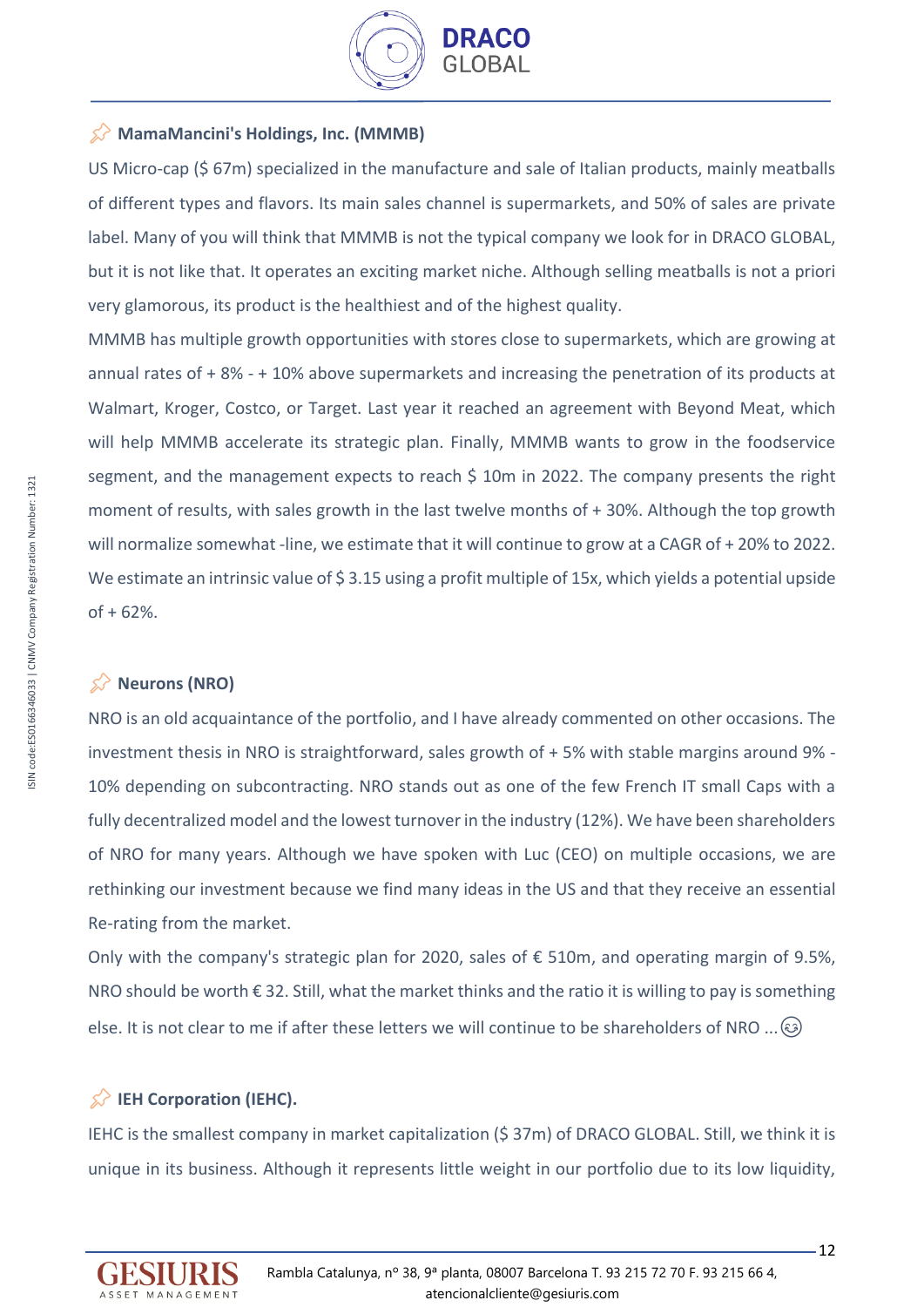

We are convinced that we will reach its target value of \$35. I recommend reading our research [\(https://www.dracoglobal.es/documentos\)](https://www.dracoglobal.es/documentos), as well as the video we recorded for the MOI GLOBAL Spain event [\(https://youtu.be/lZ-CWHxDSSU](https://youtu.be/lZ-CWHxDSSU)).

## **EXT** Universal Health Services (UHS).

UHS is one of the largest and most respected providers of healthcare and hospital services in the country. It has more than 350 general care hospitals, mental health centers, and outpatient centers in the USA, Canada, and the United Kingdom. Population aging acts as long-term structural growth for UHS. Today in the USA, there are more than 60M people over 65 years of age (15%), and it is expected that this rate may reach 23% in 2050. UHS is present in the states with the highest growth and dynamism of the United States, Texas, California, and Florida.

UHS is trading at a steep discount due to COVID-19, which has delayed eligible surgeries and treatments to the detriment of COVID-19 patients. We do not expect the situation to normalize until 2H21. However, UHS has a more resilient income statement thanks to its exposure to the mental health segment (50% of sales).

We calculated an intrinsic value of \$190 from the median revenue per number of admissions in both segments and a profit multiple of 17x.

## **Novo Nordisk A / S (NOVO B)**

Although changes in drug pricing policy are expected with the Biden team's arrival, we do not think that these will be drastic and would affect the bottom line of companies like Novo by less than 5%. NOVO B controls 30% of the diabetes segment globally and 50% of insulin. Population aging, overweight, and an attractive sector structure; They are the main drivers of NOVO B's business's future growth. Although there is a risk of generics, more than 80% of the insulin administered today comes from the new generation of insulins that offer greater control of blood sugar. We calculate an intrinsic value of 515DKK based on a multiple of 21x, CAGR of + 5% to 2025, and

# **EKINOPS SA (EKI)**

operating margin stability.

French micro-cap (EUR 185m) operates in network transport and benefits from the strong secular growth trend towards artificial intelligence, 5G, or the internet of things (IoT). This strong growth

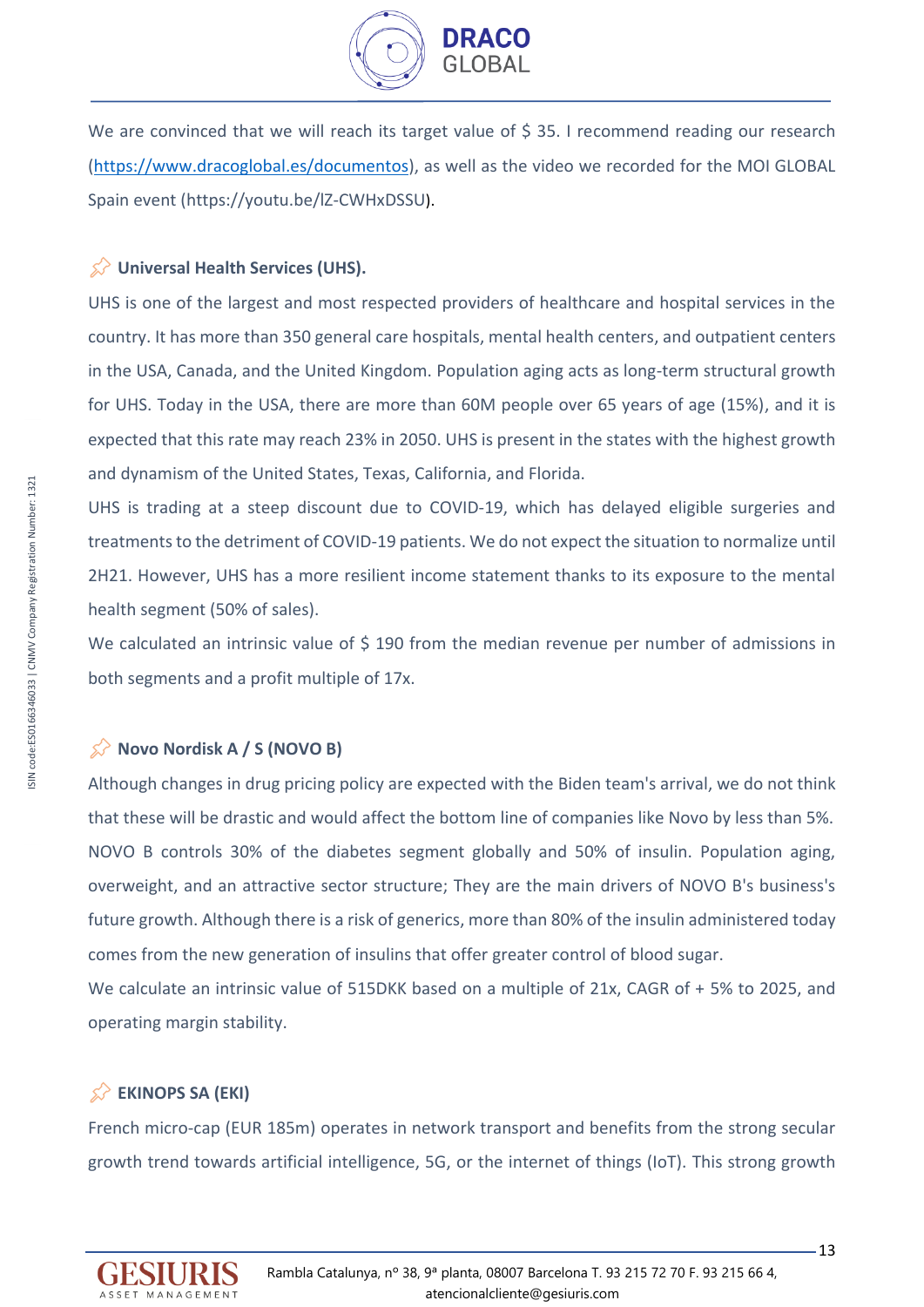

Requires a large investment in networks and equipment by telecommunications companies to increase efficiency and speed in data transmission. Investment in research and development and a robust, innovative component act as barriers to entry to the competition. In the coming years, we expect that EKI will reduce the current concentration by clients and increase the software segment to the detriment of hardware, a business with lower profitability and growth. EKI operates in a very competitive sector,

We calculate an intrinsic value of 12.5 EUR from a multiple of 25x. Double-digit sales growth, margin expansion due to the greater weight of the software segment should lead EKI to reach earnings per share of 0.38EUR in 2023.

## **Micro Systemation (MSAB B).**

Swedish micro-cap (EUR 75m) world leader in forensics for mobile devices. Since 1984, MSAB has built a worldwide network of clients who use its applications, mainly police, intelligence agencies, corrections, prisons, or military agencies.

MSAB B remains under much pressure due to COVI-19, mainly due to lower license sales in the face of current uncertainty. Still, the increase in digital crime through mobile devices is a strong secular long-term growth trend. It is a business with apparent growth, an attractive sector structure, not very capital intensive, and great potential for long-term appreciation. MSAB is our smallest position within the DRACO GLOBAL equity portfolio.